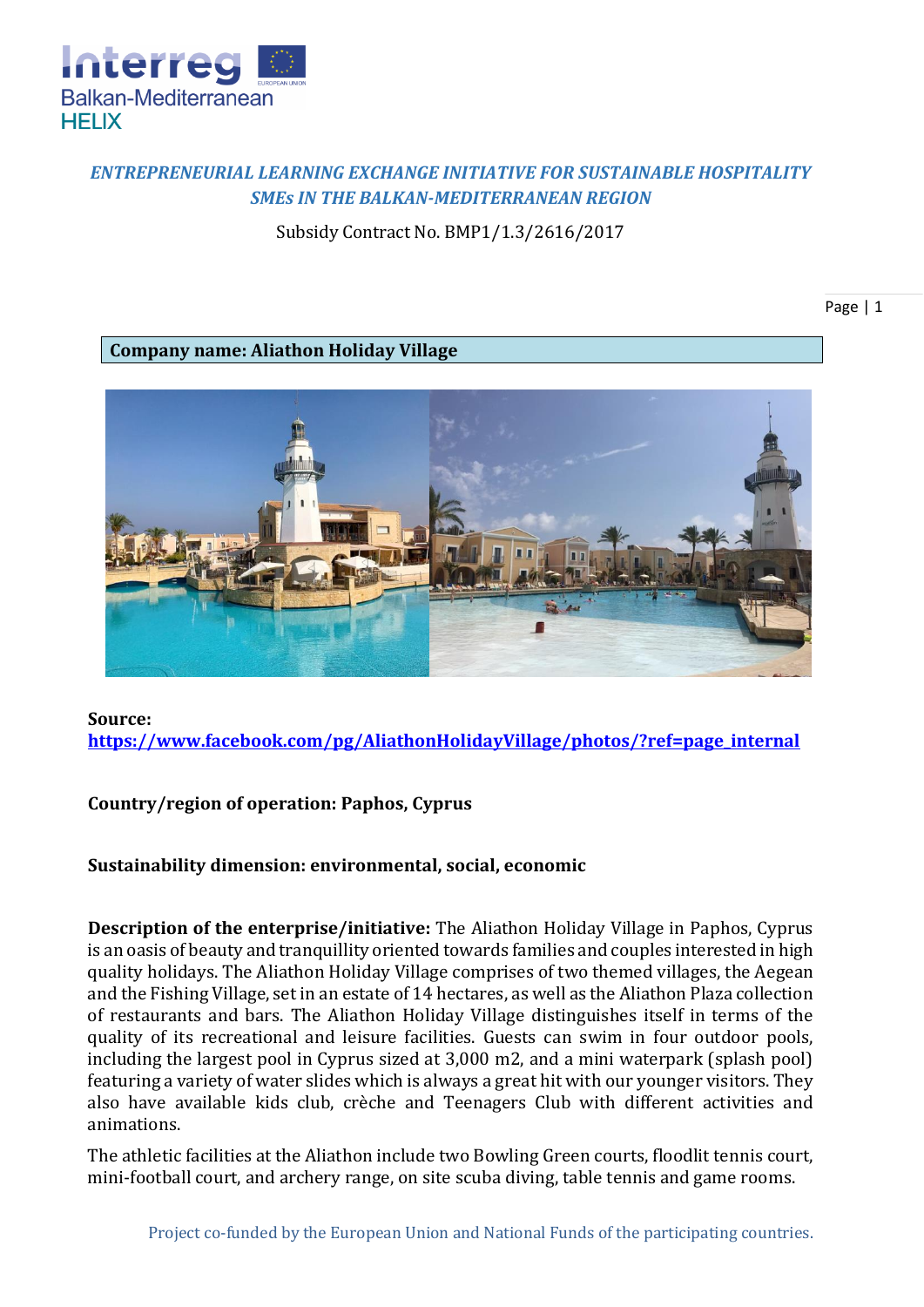

Restaurant. It also offers two pubs and two bar-clubs where the Aliathon Holiday Village  $\frac{1}{\text{Page } 12}$ The Aliathon Holiday Village provides a full range of dining options. The Holiday Village include two restaurants—a main Pantheon Buffet Restaurant and The Karnayio Snack Bar — as well as four pool bars offering a variety of snacks, drinks and cocktails. Three night bars are also available. The Aliathon Plaza located at the front of the Holiday Village and operates four of the best restaurants in Paphos, including the Aegeon Greek Restaurant, the Mezedogonia Cypriot Taverna, the Poco Loco Mexican Cantina and the "Mare e Monti" Italian guests and local residents are welcome.

The Aliathon Holiday Village offers a comprehensive gastronomy choice through our restaurants and bars and a range of different dining options. You can book on a room only, bed and breakfast, half board, full board and all-inclusive basis.

The Aliathon Holiday Village is fairly flat and very accessible. People with disabilities are welcome and offered a wheelchair friendly approach across the entire village. There are easy accessible ramps, lifts, one full developed wheelchair friendly room and many partly developed rooms. Two of the swimming pools are walk in pools offering easier access for swimming.

**Social/ community impact sought:** Creation of a hotel offering modern facilities, accessibility and high quality services, designed with exacting standards of architecture and environmental sustainability

**Stakeholders:** guests, society

Approach applied: environment responsibility, increased accessibility, facility management

**Innovation applied:** A unique feature of the hotel is the High Rope Park, the only one in Cyprus--where guests can try their hand at rope climbing and acrobatics, under trained supervision; swimming pools accessible for disabled people; the only Cyprus hotel with a geothermal heating system.

**Social impact and business results achieved:** The Aliathon Holiday Village has been awarded the Sustainable Tourism Award many times (for example by TUI/First Choice UK) in recognition of the efforts and actions taken to protect the environment. The hotel has achieved the following certifications for management systems: ISO 9001:2008 – Quality Management System, ISO 22000:2005 – Food Safety Management System (HACCP), ISO 14001:2004 – Environmental Management System, ISO 18001:2007 – OHSAS: Occupational Health & Safety System , EMAS – Eco-Management and Audit Scheme & TRAVELIFE Gold Award.

**Financial situation / sustainability of the business model:** Responsible business is one of the company's most important values since the first year of its operation. Aliathon Holiday